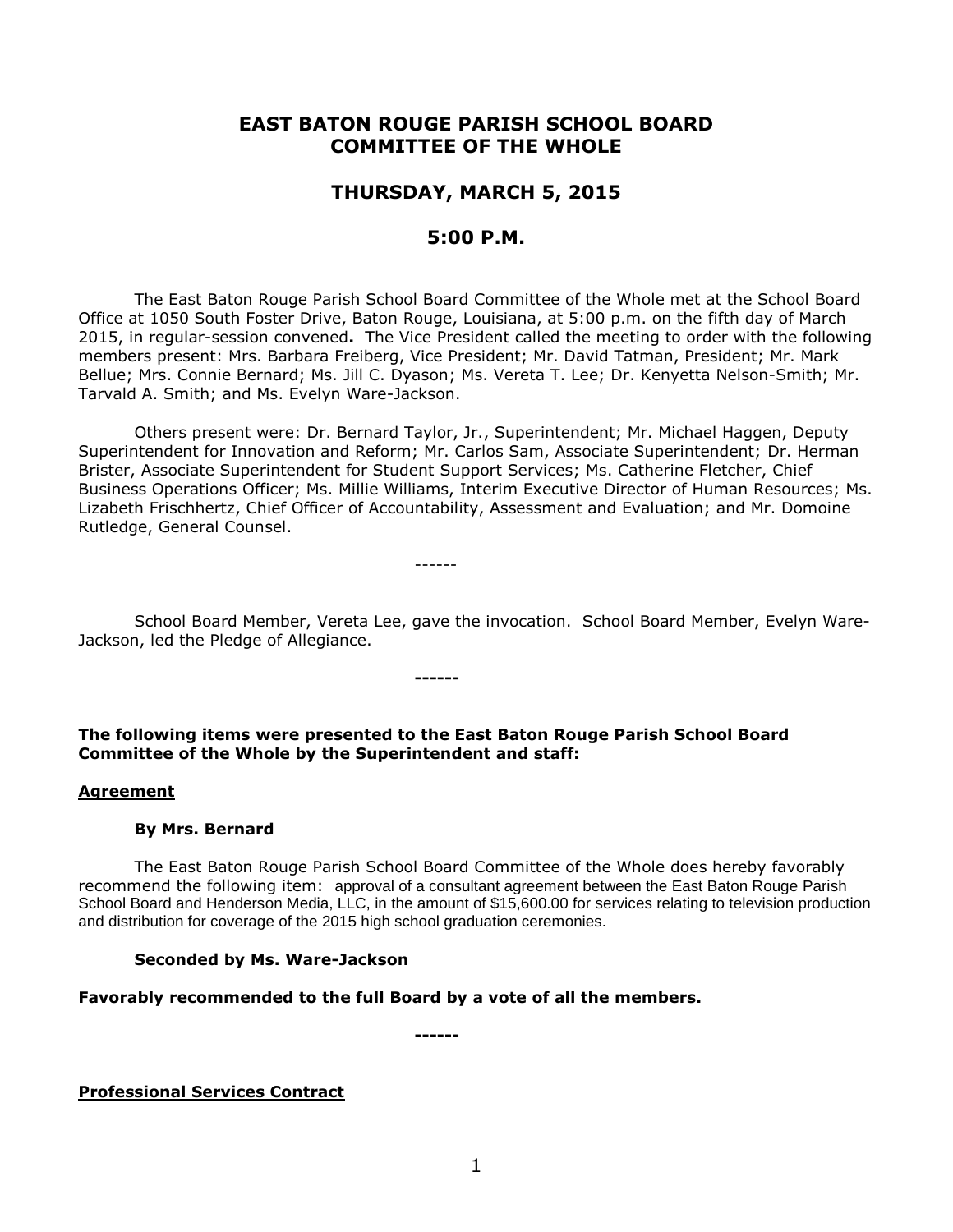### **By Mrs. Bernard**

The East Baton Rouge Parish School Board Committee of the Whole does hereby favorably recommend the following item: approval of a professional services contract between the East Baton Rouge Parish School Board and Paul J. Riccomini in the amount of \$16,000.00 to provide professional development. (Funding Source: IDEA Part B).

## **Seconded by President Tatman**

**Favorably recommended to the full Board by a vote of all the members.**

**------**

# **2015-2016 School Calendar**

## **By Mr. Smith**

The East Baton Rouge Parish School Board Committee of the Whole does hereby favorably recommend the following item: approval of the proposed school calendar for 2015-2016, with modifications.

## **Seconded by President Tatman**

# **Favorably recommended to the full Board by a vote of all the members.**

**------**

# **Request for Proposals (RFP) to Conduct a Performance/financial Audit**

### **By Ms. Ware-Jackson**

The East Baton Rouge Parish School Board Committee of the Whole does hereby favorably recommend the following item: approval for staff to develop a Request for Proposals (RFP) to conduct a performance/financial audit of the school system. The Request for Proposals (RFP) will be brought to the East Baton Rouge Parish School Board at the March 17, 2015, Regular Board meeting for review and approval.

# **Seconded by President Tatman**

**The vote on the motion was as follows:**

| Yeas: (6) | Mr. Bellue, Mrs. Bernard, Ms. Dyason, Vice President Freiberg, |
|-----------|----------------------------------------------------------------|
|           | <b>President Tatman, and Ms. Ware-Jackson</b>                  |

**Nays: (2) Dr. Nelson-Smith and Mr. Smith**

**Abstained: (1) Ms. Lee**

**Absent: (0) None**

**The motion was favorably recommended to the full Board.**